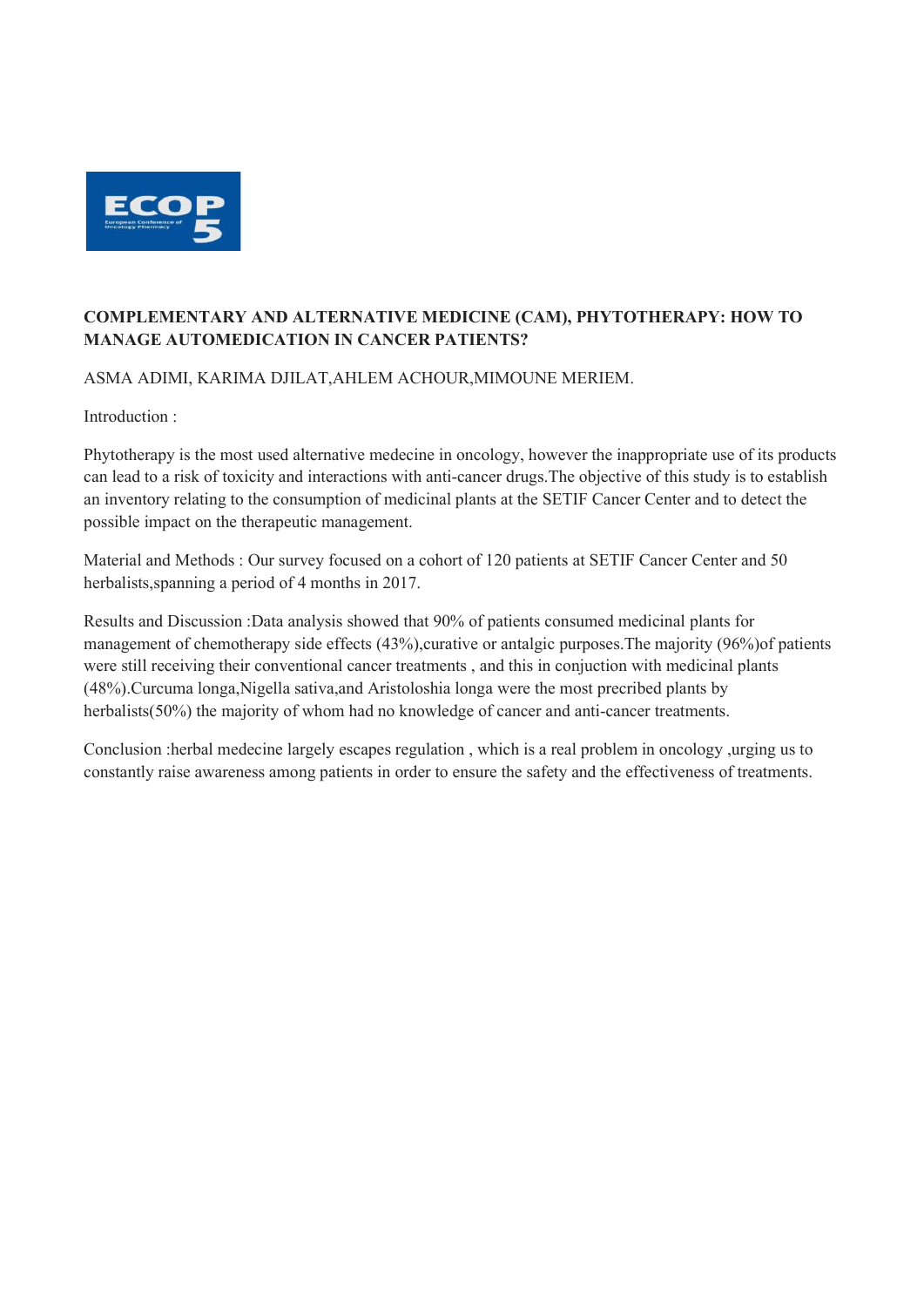## Complementary and alternative medicine (CAM), phytotherapy: How to manage automedication in our cancer patient in Chile.

Today in Chile the main cause of death is cancer. And as the rest of the world, this prevalent pathology is trated mainly through conventional medicine such as chemotherapy, hormone therapy, surgery, inmunotherapy, brachytherapy, among others.

Despite this oficial medicine, cancer patients sometimes decide to use some type of alternative, complementary medicine or herbal medicine in order to improve their quality of life. This is mainly influenced by family members, social networks and the media. Being generally a selfmedication product.

Among these therapies, the most used are phytotherapy, medical herbs and some minerals, where the main source of obtaining these products is through fairs, self- cultivation and pharmacies.

This is where the pharmacist´s role is fundamental when it comes to providing pharmaceutical care and proper conciliation. With this process we can contribute directly to the detection of problems, not only related to antineoplastic therapy and the rest of the drugs consumed by the patient, if not also with CAM, phytopharmaceuticals and medical herbs therefore achieving therapy optimization through patient education.

The trend is to achieve an educated patient regarding these issues to be successful in treatment.